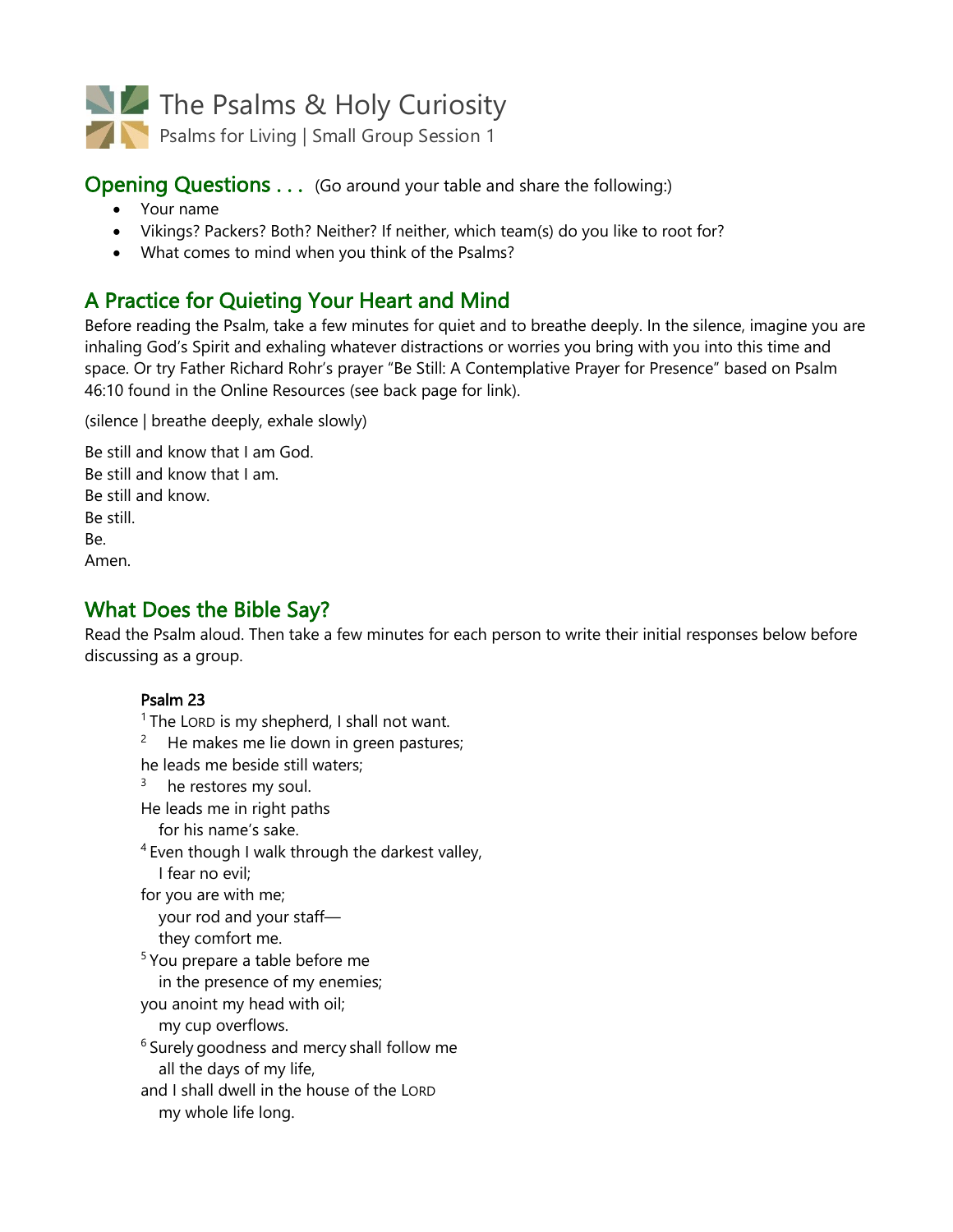A Moment for Individual Reflection . . . (Write your initial reactions in the space below.)

- What words, phrases, or details stood out to you as we read?
- What made you curious or wonder?
- What caused resistance for you?
- What emotions did you notice within yourself as we read?

Think About . . . (choose one or two to talk about together)

- What did you notice as Psalm 23 was read? Use the reflection questions above as prompts, sharing only what you are comfortable sharing.
- Does this Psalm bring up any memories for you? Is there anything you'd be open to sharing with the group?

A Few Notes about Psalm 23 . . . (to share or to read on your own, as time permits)

- Notice the change in voice. Verses  $1 3$  speak about the Lord. At verse 4, there is a shift as the psalmist begins to speak to the Lord expressing comfort and trust in the Lord's presence and protection.
- Old Testament scholars Walter Brueggemann and William H. Bellinger, Jr. write, "It is important to recognize that 'shepherd' is a term used in the ancient world to refer to a king whose task it is to protect and provide for the subjects of the realm. It is likely that the psalm is not as idyllic and romantic as is often interpreted; rather, the psalmist speaks out of a context of deep danger and articulates every confidence in YHWH as the one who will keep the flock safe and protected in the face of every danger."1
- In verse 6, goodness and mercy do not just "follow." They pursue. According to the New Interpreter's Bible, the Hebrew verb…has the more active sense of "pursue." God is coming after the psalmist. The bad news is, we have enemies. The good news is, God has our back. Ordinarily in the psalms, it is precisely the enemies who "pursue" the psalmist…Here the enemies are present but have been rendered harmless, while God is in active pursuit."<sup>2</sup>

## What Do Others Say?

I love to drive, and I don't mind a longer commute. The drive to and from Incarnation gives me time to think, or listen to podcasts and audiobooks, or simply enjoy the quiet of being alone in the car. Even though I love to drive, I'll admit that when we first moved to Hudson and I would drive home, there was a section of road on I-94 between Woodbury Drive and the St. Croix River that seemed to go on forever. Over time though, the route became so familiar that time would pass quickly. Sometimes I would barely notice the details and I would be surprised to discover that I was already at the river, crossing the bridge into Wisconsin.

When we adopted our daughter from China, we decided that it made more sense for her to go to daycare near Incarnation than near our home. When I returned to work after family leave, four-year-old Tillie also began commuting from Hudson to Shoreview. The early days were interesting because she was just beginning to learn English, so I had to figure out ways to help her pass the time.

One morning as we crossed the bridge over the St. Croix River, the sun was shining brightly and dancing off the water. It was so beautiful, so I said "Hello, water!" Tillie copied me in her sweet four-year-old voice, "Hello, water!" It was almost a prayer of gratitude. With those two words, an adventure began. We began the adventure of noticing and naming certain markers on our journey. We'd say hello to our neighbors' house: "Hello, Chris and Kristin's house!" "Hello, school bus!" "Hello, hospital!" "Hello, big boats!" "Hello, fire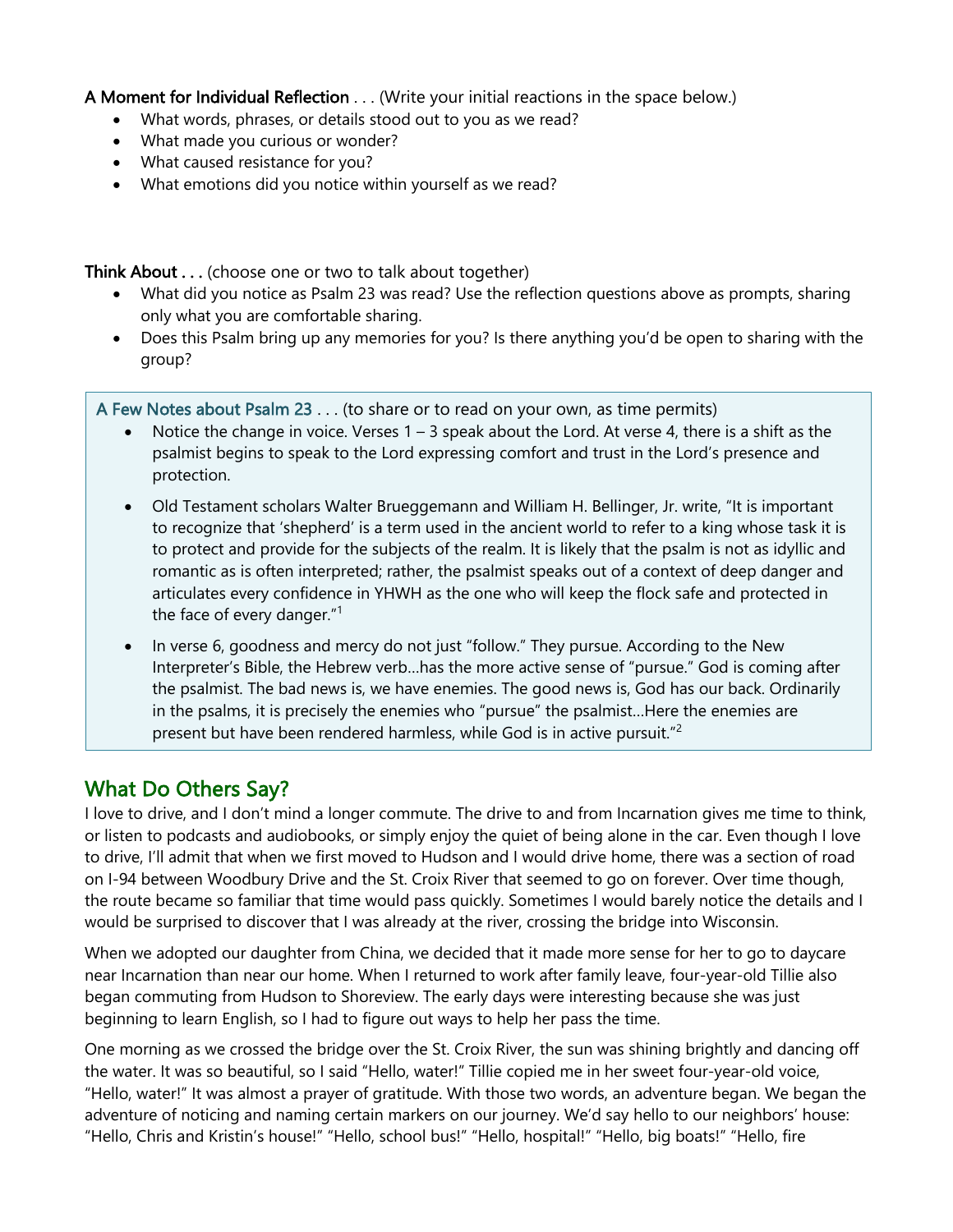station!" As Tillie's capacity for the English language grew, we noticed and named more things. When we'd say hello to the two horses and a pony by the red barn, Tillie would declare, "They're a family like us!" Yes, honey, they're a family like us.

This adventure of noticing and naming became a holy curiosity for what was happening in the world around us. It was a delight to see things through Tillie's eyes. I gained fresh perspective on what had formerly been a routine drive, often on auto pilot.

Psalm 23 is likely the most well known and probably most beloved of all the psalms. It is often read at funerals, and for good reason. The phrase "Even though I walk through the valley of the shadow of death (23:4, Revised Standard Version)" was familiar to me, even as a young person. Sometimes, though, like on a well-traveled road, familiarity can blind us to the riches of a Bible passage. Either we think it only belongs to a particular occasion or we think we know it and so we stop paying attention to the details. What if we approach scripture with holy curiosity, with hearts and minds ready to notice and to wonder, or imagining ourselves in the story?

Personally, I love Psalm 23. It is one of my favorites because it is so rich. Yes, it is wonderful and powerful to read at a funeral; but frankly it speaks to me in everyday life too. Hello, green pastures and still waters. Hello, restored soul. Hello, darkest valley. Lord, I fear no evil for you are with me. Hello, table and overflowing cup. Hello, goodness and mercy that pursues me all the days of my life. Lord, I shall dwell in your house with gratitude!

--Reflection written by Jeanne Hartfield

Think About . . . (choose one or two to talk about together)

- What phrase from this Psalm is your favorite? What does it bring to mind for you?
- Is there a portion of this Psalm that you're likely to skip by or say too quickly?
- What is something you often pass by without noticing, but is of great value to God?
- This Psalm is filled with beautiful images from the past. What images from your life today could replace: green pastures; your rod and your staff; you anoint my head with oil… or other images?
- What are some of the ways God restores your soul? How could this time in this small group be restorative for you?
- In your life today, what does it mean to you to dwell in the house of the LORD?

**Optional for In Person Groups:** Watch the Psalms Overview Video from The Bible Project Some have described this video as "drinking from a firehouse" because there is so much information that comes so fast. It's worth watching together and/or on your own. The video is available online at incarnationmn.org/psalms (password: HolyCuriosity). After watching discuss:

• What stood out to you from the video? What in the video sparked holy curiosity?

## Prayer

Leader: You, Lord, are the Good Shepherd who lays down his life for his sheep. Thank you, that you know me and call me by name. Thank you that you would search and search just for one missing sheep out of a hundred—even if it were me—and not rest until it was back in the fold. And thank you, too, for the great words of the psalms, which comfort, challenge and inspire us. We shall not want, Lord, for we are yours, and you have given us what we need. You have given us all we need.

All: Thank you for green pastures. Thank you for quiet waters. Thank you for refreshing my soul.